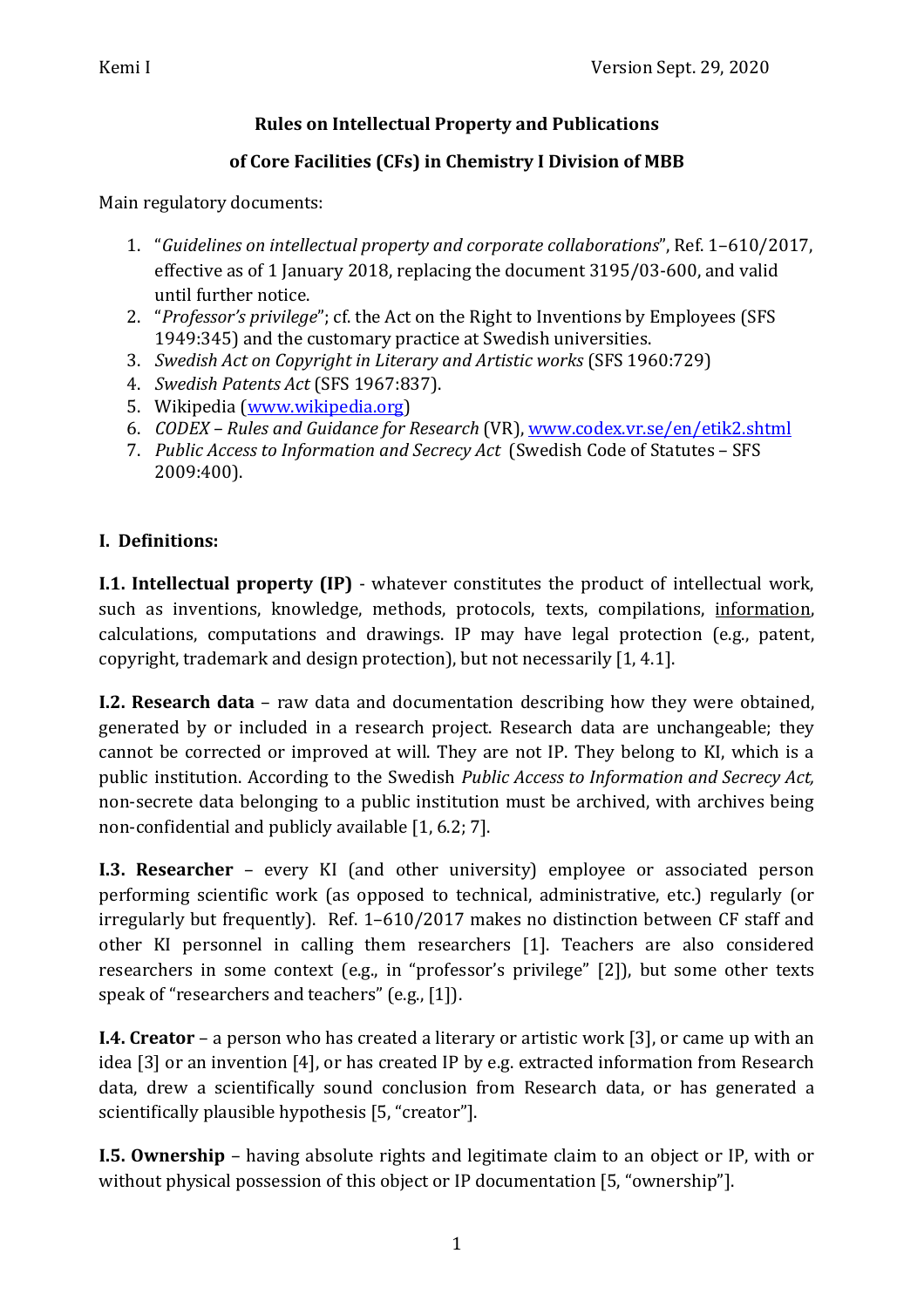**I.6. Information** – new facts partially or totally resolving the existing uncertainty; alternatively, data on an unexpected discovery or event that may increase the uncertainty. The less expected the facts are, and the more uncertainty they change, the more information they contain [5, "Information"]. According to I.1, information is IP. Information always has a creator, who according to I.4 is the owner of the generated IP.

**I.7. Data analysis** is a process of inspecting, cleansing, transforming and modeling Research data with the goal of discovering useful information, forming conclusions and supporting decision-making [5, "Data analysis"]. Any treatment of Research data that can be done in multiple ways is Data analysis. Choosing only one out of the multiple possible ways of Data analysis reduces the uncertainty, and thus is information. Thus, Data analysis always produces new information, and thus it generates IP.

**I.8. User fee** – the payment of the Customers to CF for producing *Research data* from their samples.

**I.9. Rare** or **Unique method** – an analytical method that has been used in few (e.g., <10) research articles explicitly, and/or by few (e.g.,  $\leq$ 3) research groups. This is in contrast to a Conventional method, that has been explicitly used in many  $(e.g. \ge 10)$  research articles explicitly, and/or by many  $(e.g., >3)$  research groups. Rare or Unique method can be in sample preparation, experimental design or workflow, or data analysis.

**I.10. Research** – an occupation always associated with producing new information, and thus generating new IP. The use of a Rare or Unique analytical method is always considered to be Research.

**I.11. (Scientific) Service** - an occupation associated with producing Research data from a third-party (Customer, User) samples. Service is performed using Conventional analytical methods and generates no IP.

### **II. Basic principles**

II.1. Researchers, teachers and students, including undergraduate students, that created IP, have ownership of it regardless of the funding source for the research that led to IP generation [1, 4.6]. All IP creators are recognized by Ref. 1 as having "professor's privilege" defined in Ref. 2.

II.2. KI has the right of use to IP created by KI researchers, teachers and registered PhD students for the purposes of research and teaching activities. Undergraduate students are not considered KI employees, and this rule doesn't apply to them [1].

II.3. The researchers own the IP they created fully and as individuals [2], regardless of the position they occupy, whether it is in a CF or a research group, whether they are employed 100% or less, or get no salary from KI at all. Ownership of IP means that the researchers can transfer it for compensation (sell) to other individuals, companies,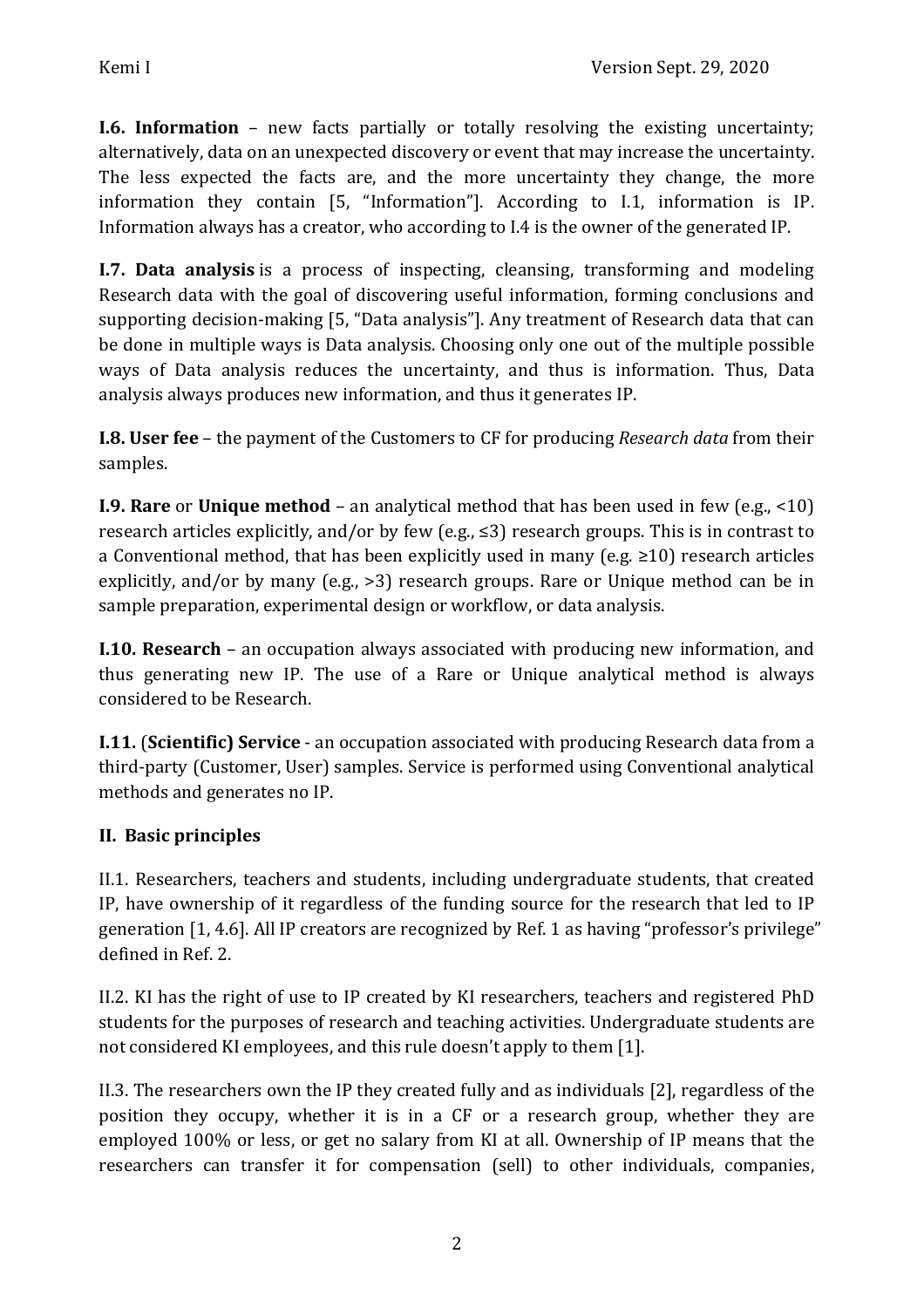government agencies, etc., or give it away, e.g., by transferring to public domain. KI, its departments, researcher groups, and individual researchers at KI who are not the IP creators have no material influence on these decisions and cannot order a KI researcher to dispose the IP they own in a specific way, unless this is explicitly written in their employment contracts.

II.4. Anyone who gave no intellectual input in producing IP is not considered creator of that IP. This is regardless of whether this person is a KI researcher or not, and whether or not this person provided technical and/or administrative help, and/or material of nonunique nature that were involved in IP creation  $[3-4]$ . The author of a Rare or Unique method materially used in the study is always considered to contributing an intellectual input into the study.

II.5. With rights comes responsibility. The IP creator is responsible for the veracity of the underlying information, and can be made responsible to prove it in case this IP is disseminated, such as in publications, patents, presentations, etc. This is so even if the creator has transferred the IP ownership to a third party.

II.6. Regarding the authorship principles, they are still discussed by the global scientific community. A special group of the *Council of Science Editors* (CSE's Authorship Task Force) has been created to debate the issues and prepare guidelines. However, there has been a consensus view saying that the authors *should be able to explain why and how the observations were made, and how the conclusions follow from the data* [6]. Therefore, the creators of information used in the paper should as a rule be co-authors.

### **III.** Specific IP rules for CFs

III.1. CFs can conduct *Own research*, *Contract analysis, Collaborative analysis* and *Collaborative research*. The Customers must choose before the sample submission whether they want to perform Contract analysis or Collaborative research.

III.2. **Own research** at CFs can concern only Method development for their research area; all other research purposes are pursued by other research groups. Own research of CF is funded by the competitive grants obtained from KI, SciLifeLab, VR or other agencies. All IP produced in Own research belongs to CF Researchers.

III.3.1 In **Contract analysis**, also known as *Service* job, the Customer provides samples with a certain scientific question in mind and formulates an analytical task for CF addressing the scientific question, while CF chooses a Conventional analytical method, prepares samples, performs a standard analytical experiment and delivers to the Customer *Research data*, without Data analysis. No new IP is generated in this process [I.2].

III.3.2. Contract analysis is funded by the User fees [I.8]. Note that the User fees do not cover *Data analysis* by CF.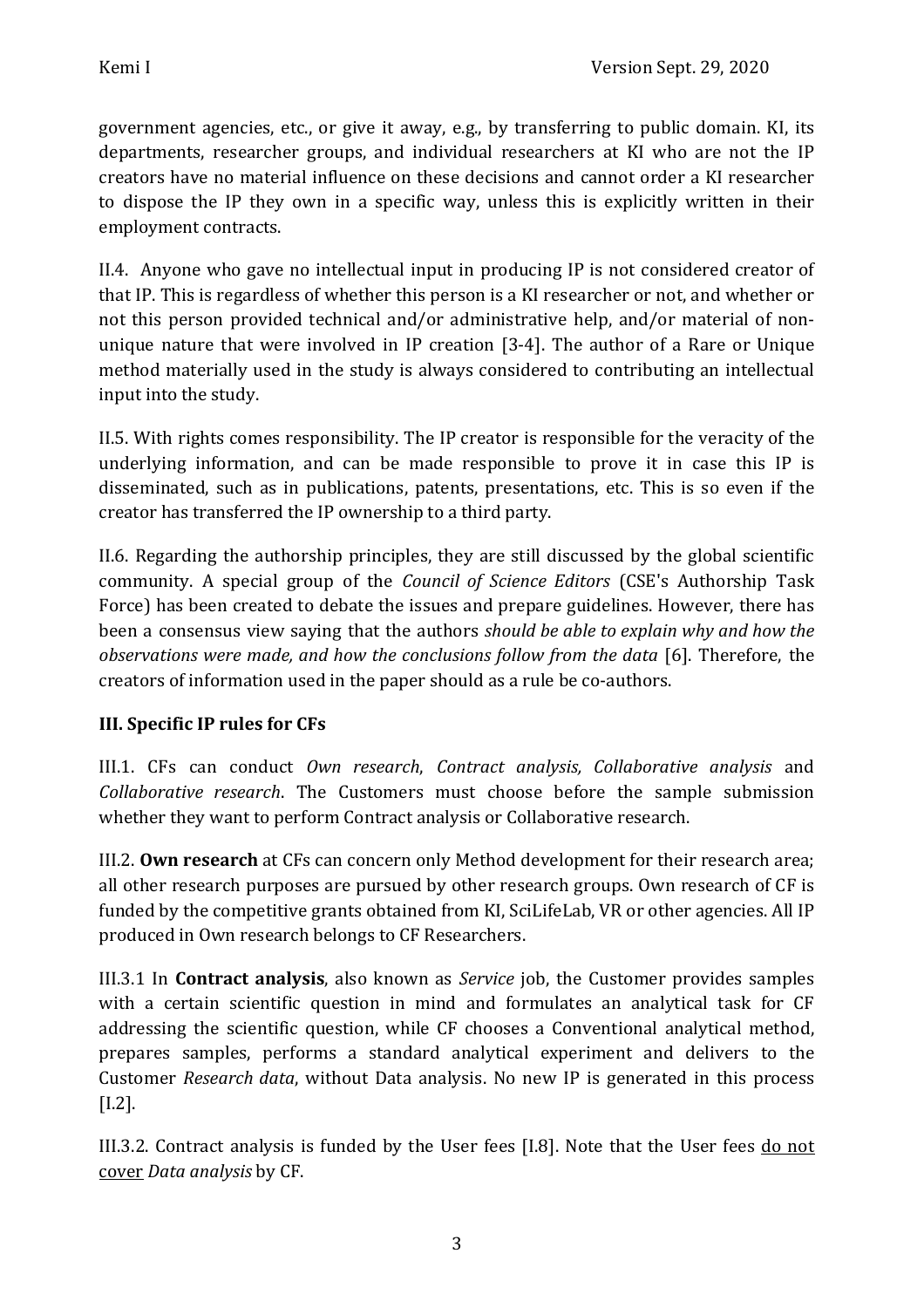III.3.3. Neither covers the User fee a *Method development*, should it be desired for performing Customer's analysis. Thus, if there is no Conventional analytical method addressing the posed analytical question, CF cannot perform Contract analysis. Instead, CF can either use Rare or Unique analytical method, or attempt to develop a new analytical method, both within Collaborative research (see III.4.1).

III.3.4. In Contract analysis, Customer retains whole ownership on the IP related to the provided samples and scientific question, but also bears full responsibility for the veracity of the interpretation of these data in relation to the scientific question posed (see IV.4.2).

III.3.5. The Swedish law [7] requires all Research data to be archived and made publicly available [1]. In Contract analysis, upon CF transferring Research data to Customer, it is Customer's obligation to follow these regulations and provide archiving and public access (usually after publication), as these functions are not covered by the User fee.

III.4.1. In **Collaborative analysis**, CF performs first Contract analysis generating Research data (without IP being produced), for which it collects a User fee from the Customer. Besides that, CF also performs Method development and/or Data analysis. The latter is not covered by the User fee, but is funded instead by the grants from KI, SciLifeLab or VR, other agencies that CF wins in competition with other CFs.

III.4.2. By asking CF to perform Method development or Data analysis, the Customer engages in Collaboration with CF, as defined by the Item 5 of 1-610/2017 "*Principles of collaborative and contract research*".

III.4.3. The IP produced in Method development, such as protocols, workflows, specific use of instruments and chemicals, etc., belongs to CF researchers, unless the intellectual contribution of the Customer was material for the method development, in which case the generated IP is a joint property of CF and Customer. The IP produced by CF in Data analysis is always a joint property of CF and Customer.

III.4.4. The Research data produced by CF in **Collaborative analysis** will be archived and made publicly available by CF (usually after publication) according to the Swedish law [7].

III.5. The Customer may wish to acquire the IP created by CF researchers in performing Collaborative analysis on Customer's samples. In such case the IP rights will be transferred from CF to Customer against a separate compensation. The rules for such transfer are based on the principle II.3 (IP is the property of creators as individuals and not as KI employees) as well as the KI Rule that external as well as internal funding obtained by KI, regardless its origin, cannot be used for e.g. patenting KI researchers inventions, as the latter benefit them as individuals and do not directly benefit KI as organization (source - MBB administration). Therefore, the conditions of the IP transfer by CF researchers to other IP owners is a subject of negotiations between the IP owners, unless there is a special condition explicitly written in CF researchers' employment contracts.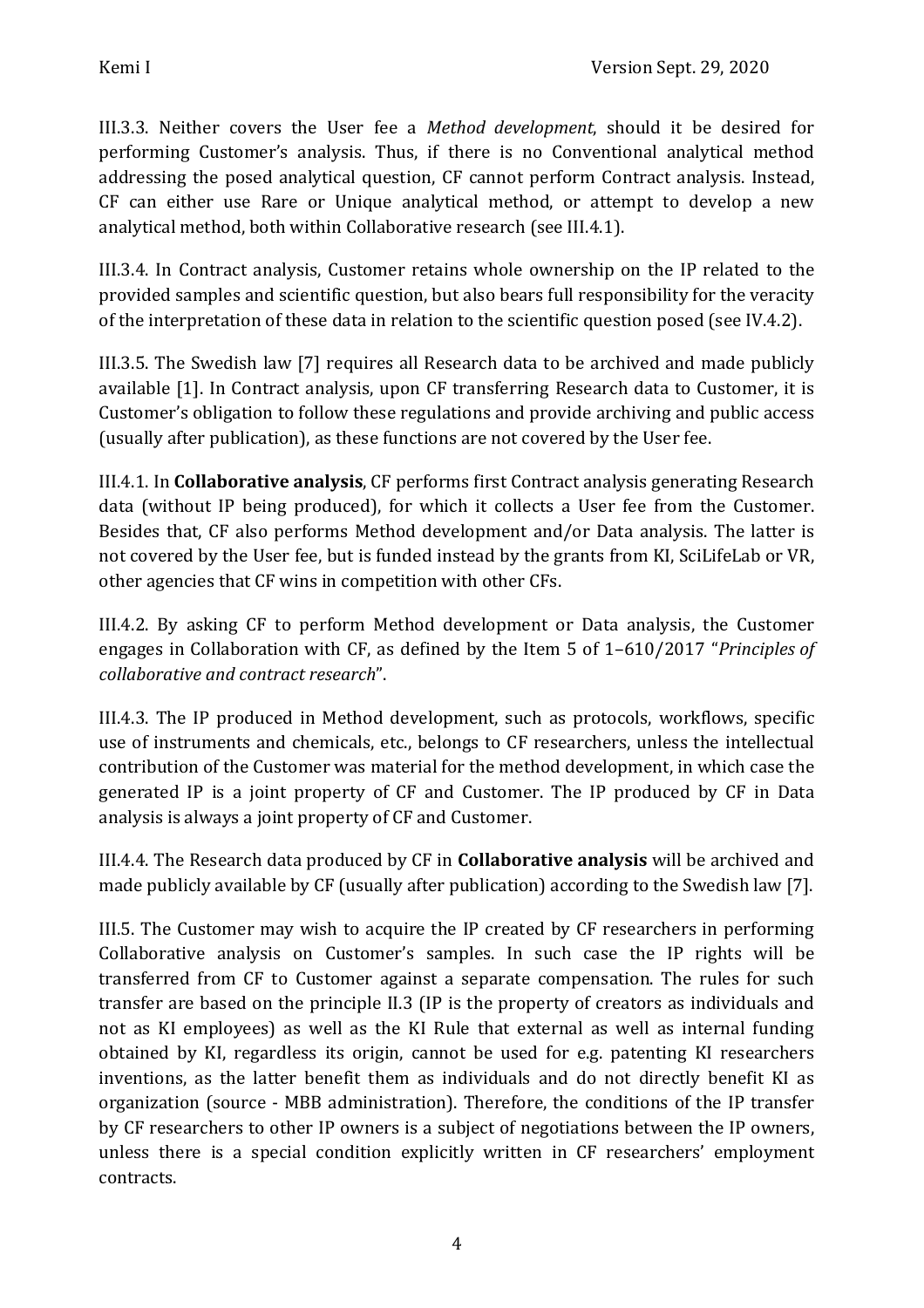III.6. In **Collaborative research**, CF is part of the grant application together with Collaborator(s), where  $CFs$  role is the development of a new analytical method and its application to Collaborator's analytical problem. In Collaborative research, CF has its own budget, and CF's work within the project is funded by this budget. All IP related to the new method itself is CF's property, unless the Collaborator's intellectual input into it is material, while the results of the analysis of Collaborator's samples are always a joint property of  $CF$  and Collaborator(s).

## **IV. Publication rules for CFs**

IV.1. In Contract analysis, there is no requirement of the inclusion of CF researchers in the list of publication authors, as no IP is generated by  $CF$  in this type of work. However, the contribution of CF is encouraged to be mentioned in the *Acknowledgements* section.

IV.2. All Collaborative analysis and Collaborative research should eventually be published, according to the item 4.7 of Ref. 1 that stipulates: "It is incumbent upon the researcher to ensure that his or her research is published or otherwise made available to the public". Also, item 5 states that "The collaboration must allow KI researchers and students to publish *their research findings.*" Thus, CF researchers have the right to insist that the findings of their Collaborative research be published. As a rule of thumb, all Collaborative projects should be included in a publication in one form or another.

IV.3. Usually, it is the Customer that initiates writing the manuscript based on the Collaborative work. In exceptional cases, CF can take the initiative in writing the manuscript. 

IV.4. The authorship rules are governed by the CSE consensus principle that the authors should be able to explain why and how the observations were made, and how the *conclusions follow from the data* [II.6]. 

IV.4.1. In Contract analysis, where CF produces Research data and generates no IP (III.3.1), the Customer must take all responsibility for the veracity of data interpretation (III.3.4), and for data archiving and providing public access (III.3.5). CF only guarantees that the Research data are produced from Customer's samples according to Conventional protocols and methods, using properly maintained and calibrated instruments.

IV.4.2. In a warning example, the Customer expects the molecular mass of the compound to be 531.237 Da, while the MS data produced by CF contain a number of ions, one of which has  $m/z$  of 531.238. The Customer reports in a manuscript (where CF researchers are not co-authors) that mass spectrometry confirmed the expected molecular mass. However, if an inquisitive Reviewer wants to inspect the raw data, the Customer must be able to provide this without the help from CF, who are not obliged to store such data. It may turn out that the ion in question was not M<sup>+</sup>, but  $[M - NH_3 + H]^+$ , or any other type of ion, and thus the Customer's conclusion was an error. CF would however bear no responsibility for this error, because it emerged from data analysis performed by the Customer and not the analytical experiment performed by CF.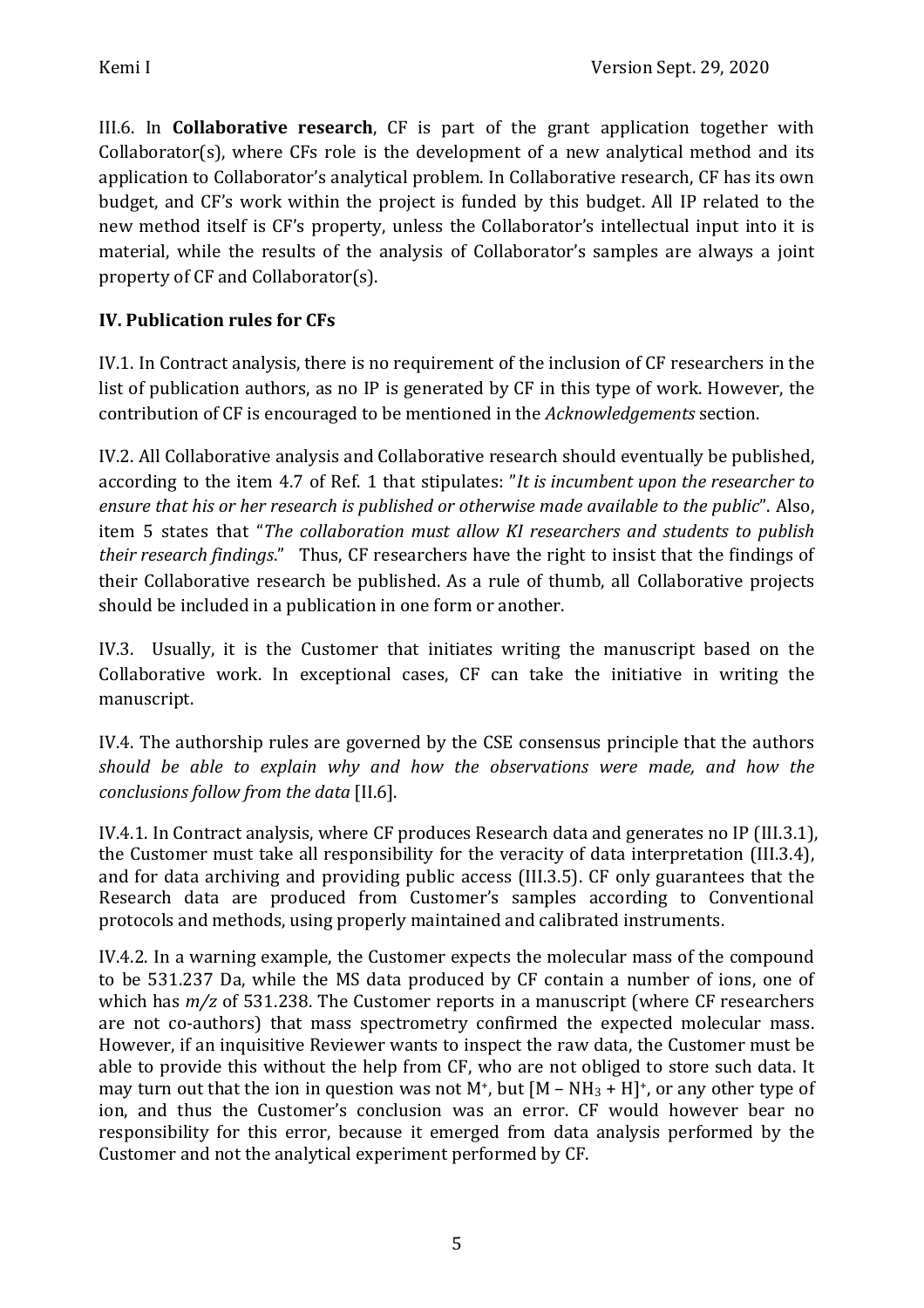IV.5. In Collaborative analysis and Collaborative research, the basic principle is that the CF researchers must always be included in the author list as the IP (co-)creators and (co-)owners. 

IV.6. The same applies to patents and other legally protected IP. Violation may have legal consequences (e.g., the patent may be declared invalid if not all creators are declared as the inventors).

IV.7. As a rule, if the main message of the publication is the biological or medical question posed by the Customer/Collaborator, and the results of CF research are used as a supporting evidence, the CF researchers should become junior authors, and the Customers/Collaborators – senior (first) and corresponding authors.

IV.8. However, if the main message of the publication is the information provided by CF research, while Customers/Collaborators provided samples of non-unique origin (i.e., they could be replaced by other samples available to CF), the CF researchers should become senior (first) and corresponding authors, and the Customers/Collaborators  $$ junior and co-corresponding authors.

IV.9. If the values of the intellectual contribution of the Customer/Collaborator and CF researchers are approximately equivalent, both should senior (first) and corresponding authors. 

IV.10. In deciding which CF researchers should become authors of the manuscript resulting from Collaborative analysis or Collaborative research, the following results from the basic principle  $IV.1$ :

- The researcher(s) who developed the employed method of sample preparation, LC-MS/MS analysis or Data analysis, if it is unique or rare, must be included.
- The researcher(s) who participated in and contributed materially to experiment planning, Data analysis, quality control, verification, evaluation or interpretation of the data, must be included.

IV.11. All authors, junior as well as senior, must be able to get access to the manuscript draft and have enough time (reasonably limited) to read and contribute to it, as well as approve it, before the manuscript submission [6].

IV.12. Publication of the results of Own (non-collaborative) research is a right and responsibility of CF.

#### **V. Implementation of the above Rules.**

V.1. These Rules apply to all work performed by CSs in Chemistry I Division of MBB. Responsible for their implementation and following are (in the order of authority):

- Division head:
- CF managers: